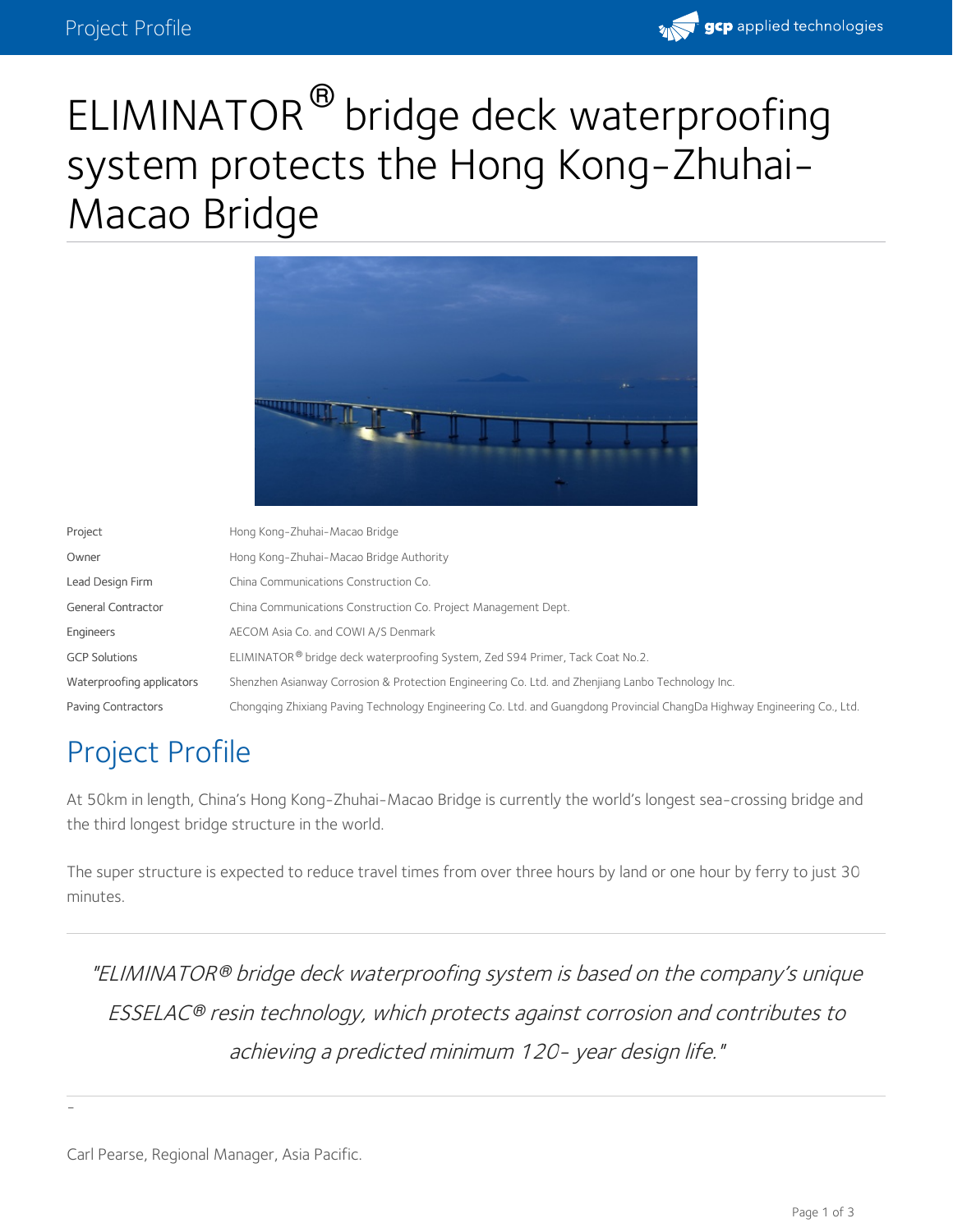

#### Protecting the superstructure

The chosen waterproofing solution would need to meet the construction standards of China, Hong Kong and Macao and offer the highest quality and durability. The waterproofing system also needed to withstand the warm marine climate both during application and for the long term.

The chosen provider would need to be able to meet the huge capacity of the structure within a tight delivery programme, and manage aspects the project's commercial, logistical and technical support and quality assurance.

After extensive review and analysis of bridge deck waterproofing systems, the Hong Kong-Zhuhai-Macao Bridge Authority found that the ELIMINATOR®system was the ideal waterproofing solution.

### "Such <sup>a</sup> momentous project relied on the highest levels of integrity, performance, service, and quality and GCP Applied Technologies proved that it was able to deliver."

### ELIMINATOR® bridge deck waterproofing system

The ELIMINATOR  $^{\circledR}$ bridge deck waterproofing system was applied to approximately 500,000m<sup>2</sup> of the three steel navigation bridge sections in mainland China waters. The use of Zed S94 enhances the strong bond of the ELIMINATOR  $^{\circledR}$ membrane to the deck.

Working in Asia's warm climate means that the fast curing, flexible resins harden within minutes and are fully cured in just half an hour. The membrane can be trafficked if needed after just one hour, allowing trades to carry on working.

To complete the waterproofing, a thinner layer of red Tack Coat No.2 was applied. This tack coat dries quickly to a hard surface, which is resistant to the wheel loads of the asphalt paving plant. When the 230°C hot-poured asphalt is applied directly to this heat-activated tack coat, as it cools a strong chemical bond is formed, allowing the whole surface pavement system to work compositely in transmitting and dissipating the considerable stresses and strains induced by traffic loading and structural movements.

Such a momentous project relied on the highest levels of integrity, performance, service and quality, and GCP Applied Technologies proved that it was able to deliver.